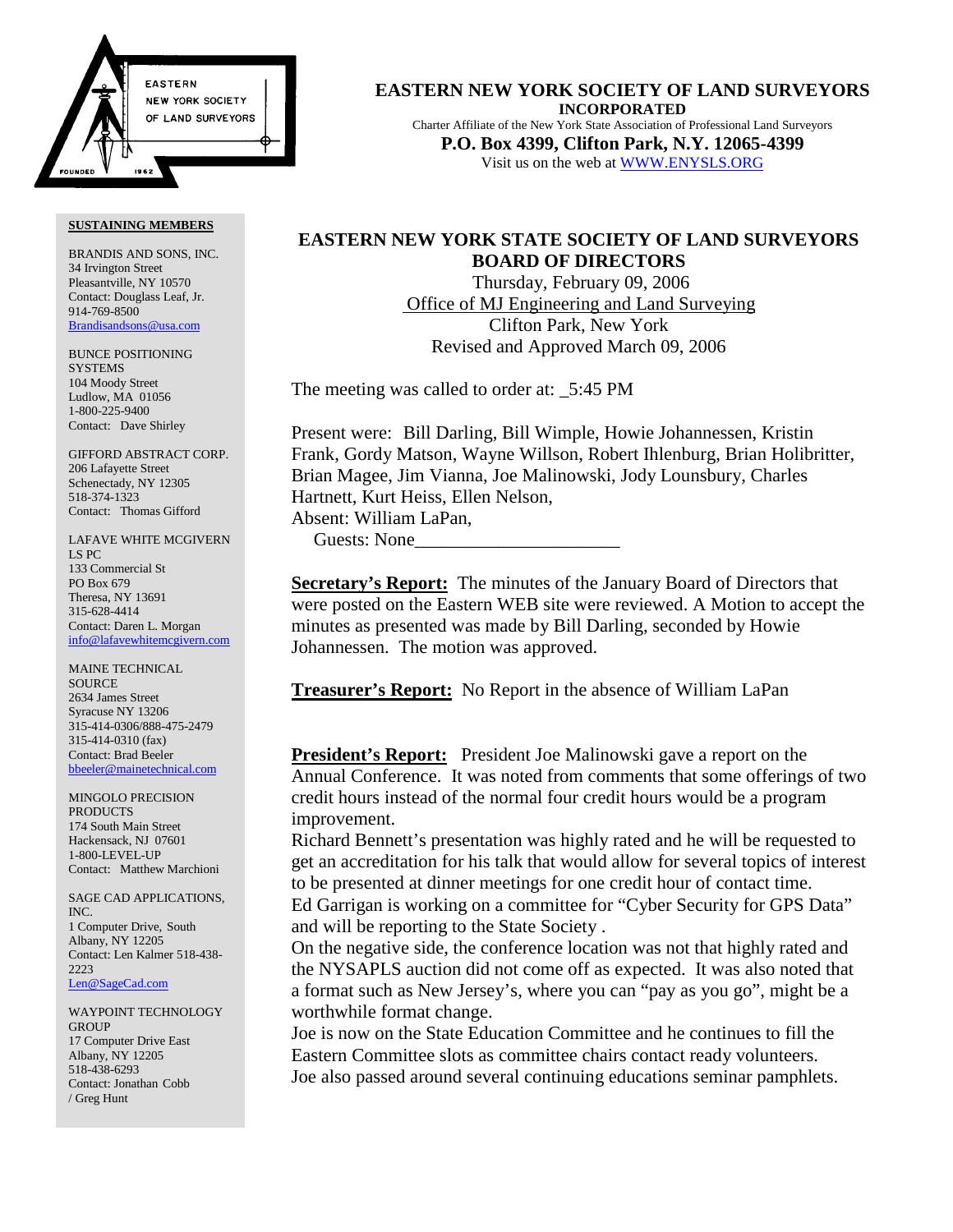#### **SUSTAINING MEMBERS**

BRANDIS AND SONS, INC. 34 Irvington Street Pleasantville, NY 10570 Contact: Douglass Leaf, Jr. 914-769-8500 Brandisandsons@usa.com

BUNCE POSITIONING **SYSTEMS** 104 Moody Street Ludlow, MA 01056 1-800-225-9400 Contact: Dave Shirley

GIFFORD ABSTRACT CORP. 206 Lafayette Street Schenectady, NY 12305 518-374-1323 Contact: Thomas Gifford

LAFAVE WHITE MCGIVERN LS PC 133 Commercial St PO Box 679 Theresa, NY 13691 315-628-4414 Contact: Daren L. Morgan info@lafavewhitemcgivern.com

MAINE TECHNICAL SOURCE 2634 James Street Syracuse NY 13206 315-414-0306/888-475-2479 315-414-0310 (fax) Contact: Brad Beeler bbeeler@mainetechnical.com

MINGOLO PRECISION **PRODUCTS** 174 South Main Street Hackensack, NJ 07601 1-800-LEVEL-UP Contact: Matthew Marchioni

SAGE CAD APPLICATIONS, INC. 1 Computer Drive, South Albany, NY 12205 Contact: Len Kalmer 518-438- 2223 Len@SageCad.com

WAYPOINT TECHNOLOGY **GROUP** 17 Computer Drive East Albany, NY 12205 518-438-6293 Contact: Jonathan Cobb / Greg Hunt

**Executive Vice President's Report:** Bill Darling reported that the next general membership meeting would be at Phalen's Banquet House 1589 Route 9, Clifton Park March 09, 2006. He has asked that everyone use the web site to sign up and e-mail him as a second alternative.

**Vice-President's Report:** Bill Wimple No Report

### **COMMITTEE REPORTS:**

## STANDING COMMITTEES -----

Legislative Committee: Ellen Nelson --It was announced that Lobby Day is March 28, 2006. The committee is also working on a revised definition of SURVEYING.

Scholastic Development: Brian Holibritter --- TRIG-STAR application forms are **STILL** available. Contact him for additional information. Awards were given out at the Conference. Students from Alfred and Wanakena attended but Paul Smith's College was a "no show".

Scholarship: Ellen Nelson

Continuing Education: Chuck Lent/Jody Lounsbury The committee returned books from the Falls seminar.

Plans area being formulated for a September seminar at the Airport Hilton. A discussion was had on who will certify the seminar and maintain continuing education credits. The Shaw Fund currently does this for a fee but PIE may be able to offer certification for a smaller fee if we maintain the attendance records. Each course certified by PIE would be accredited for one year. Jody will provide a chart of cost/benefit at the next Board meeting.

Program: Bill Whimple offered ideas on future programs. Among them being the I-90 reconstruction. It was decided that topics on personal improvement and general business practice would also be appropriate. He also suggested that we "reinstate" the presentation of a plaque and perhaps purchase mugs that would be a memento given to each presenter.

Membership: Jordon Matson --The committee will send notices and make calls to get additional e-mail address and cross reference data with the lists the State Society has provided.

## **EASTERN NEW YORK SOCIETY OF LAND SURVEYORS, INC.**

| President: Joseph G. Malinowski               | Joseph Malinowski      | 2007 | <b>Bill Darling</b>     | 2008 | Don Darrah                               | 2009 |
|-----------------------------------------------|------------------------|------|-------------------------|------|------------------------------------------|------|
| <b>Executive Vice-President: Bill Darling</b> | Ellen Nelson           | 2007 | <b>Charlie Hartnett</b> | 2008 | <b>C. Howard Johannessen</b>             | 2009 |
| Vice-President: William Whimple               | <b>William Whimple</b> | 2007 | <b>Robert Ihlenburg</b> | 2008 | <b>Gordon Matson</b>                     | 2009 |
| Secretary: Robert J. Ihlenburg                | Kurt Heiss             | 2007 | <b>Wavne Willson</b>    | 2008 | Kristin Frank                            | 2009 |
| Treasurer: William S. LaPan                   |                        |      |                         |      | <b>Past President - Brian Holbritter</b> |      |

**Director N.Y. State Assoc. of Professional Land Surveyors - Joseph Malinowski (518) 371-0799 Director N.Y. State Assoc. of Professional Land Surveyors - Bill Darling (518) 279-9726** President's Address - 1279 Van Antwerp Road, Schenectady, NY 12309 jmalinowski@mjels.com